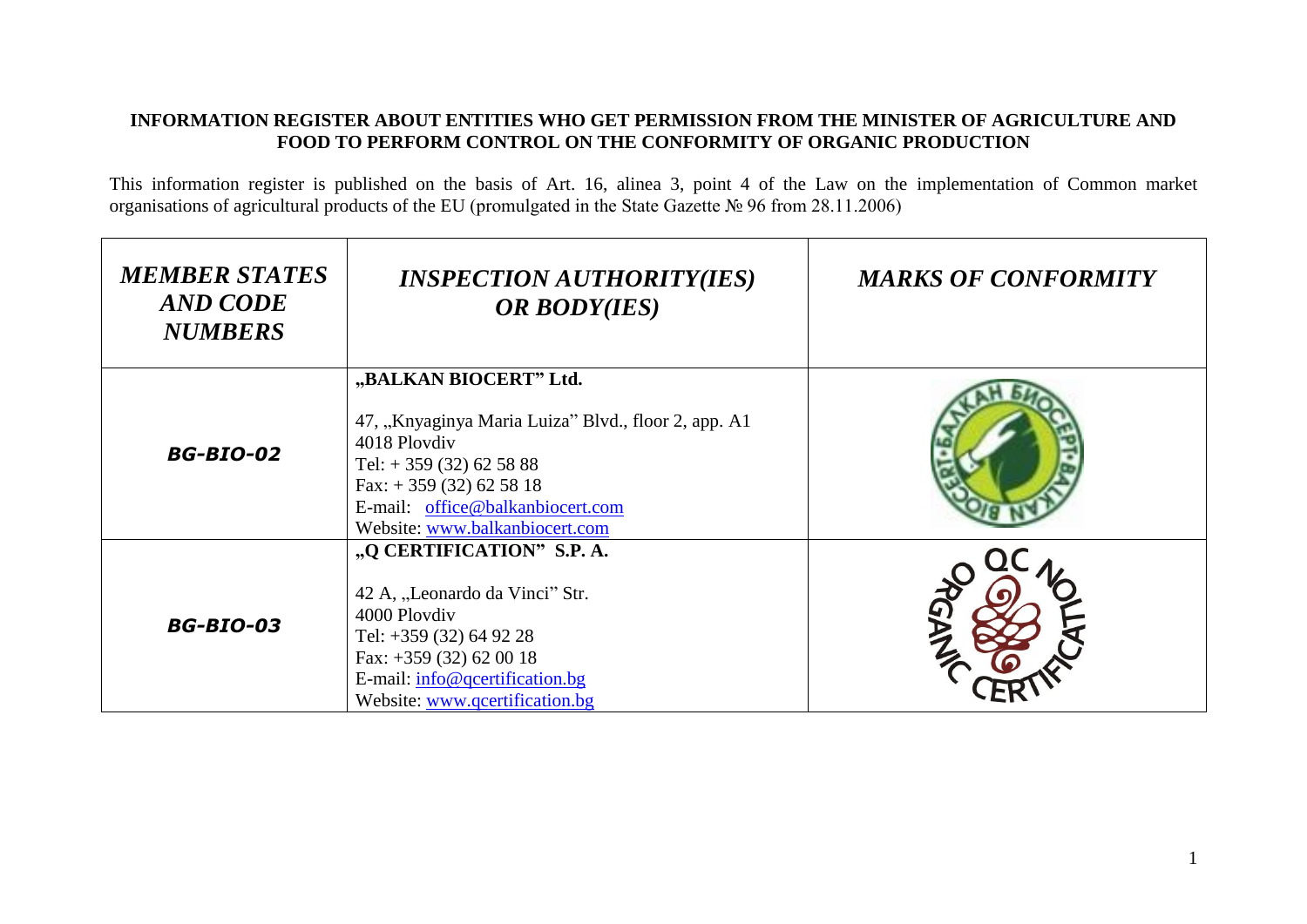|                  | "CERES - CERtification of Environmental Standards"<br>Ltd.                                                                                                                                                                                                                                                        |                                                                   |
|------------------|-------------------------------------------------------------------------------------------------------------------------------------------------------------------------------------------------------------------------------------------------------------------------------------------------------------------|-------------------------------------------------------------------|
| <b>BG-BIO-04</b> | 15, "Acad. Ivan Evst. Geshov" Blvd.<br>Maimex building, office 320;<br>1431 Sofia<br>Tel./Fax: $+ 359$ (2) 953 02 64<br>E-mail: bioxm_bg@yahoo.com<br>ceres-bulgaria@ceres-cert.com<br>Website: www.ceres-cert.com                                                                                                | <b>VCERES</b><br>Certification of Environmental<br>Standards GmbH |
| <b>BG-BIO-05</b> | <b>LACON</b> - Private Institute for Quality Assurance and<br>Certification of organically produced food products" LTD.<br>14 B, "Bulgaria" Blvd.<br>5000 Veliko Tarnovo<br>Tel./Fax: +359 888 656 327<br>E-mail: office@lacon-bg.com<br>lacohg@gmail.com<br>Websites: www.lacon-institut.com<br>www.lacon-bg.com | <b>Lacon</b>                                                      |
| <b>BG-BIO-06</b> | "BCS Öko-Garantie" GmbH.<br>1320 "Bankya" Region<br>5, Gergina Str.<br>Tel./Fax: +359 (2) 988 02 59<br>Mobile phone : +359 888 503 478<br>E-mail: bulgaria@bcs-oeko.com<br>mariana.miltenova.bg@bcs-oeko.com<br>Website: www.bcs-oeko.com                                                                         | GAR<br>$\bullet$                                                  |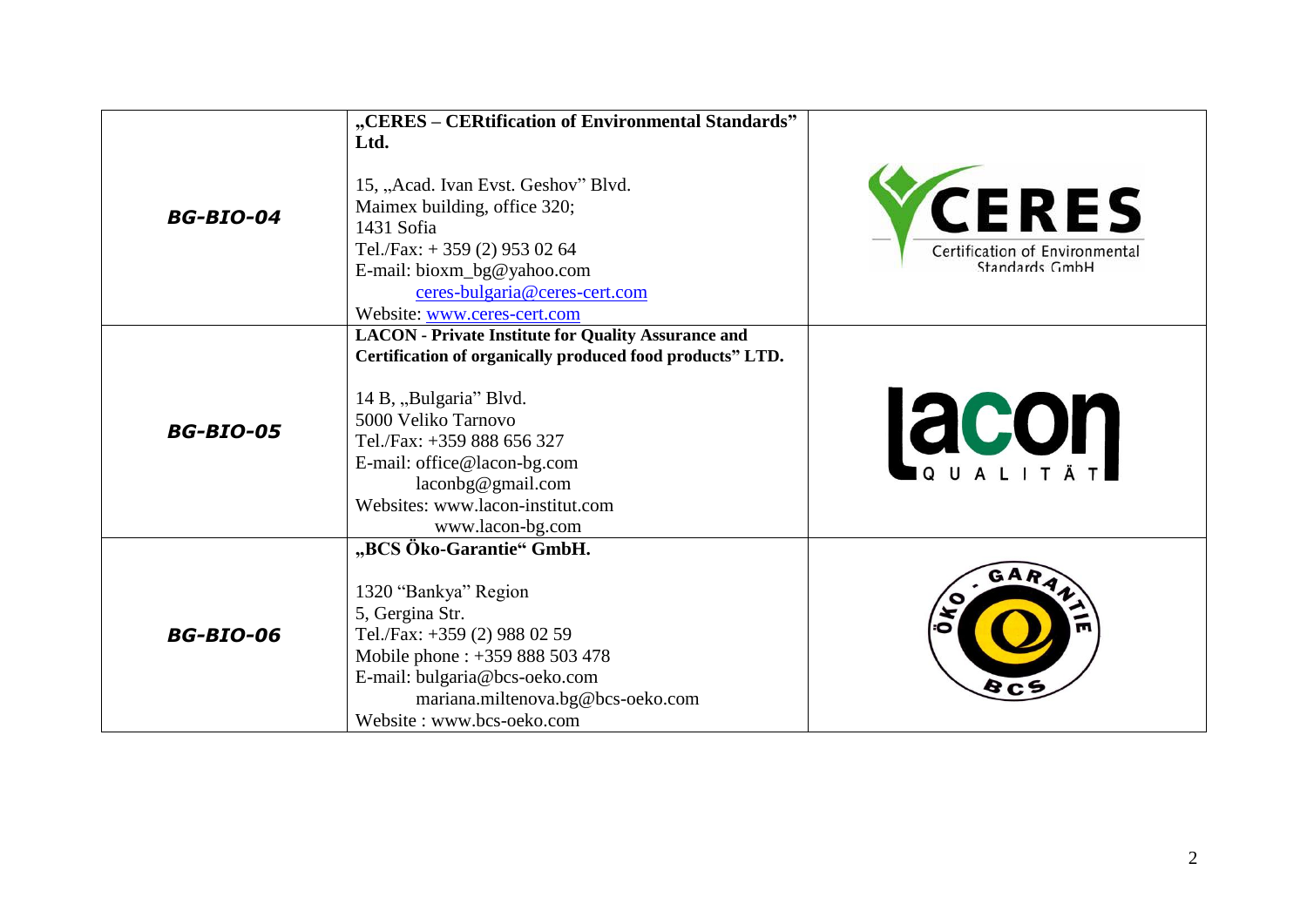|                  | "A CERT European organization for certification" S.A.                                                                                                                                                                                                                                                                        |                                              |
|------------------|------------------------------------------------------------------------------------------------------------------------------------------------------------------------------------------------------------------------------------------------------------------------------------------------------------------------------|----------------------------------------------|
| <b>BG-BIO-08</b> | 36, "Gen. Skobelev" Blvd., floor 2, app. 6<br>1606 Sofia<br>Tel./Fax: $+ 359$ (2) 951 68 14<br>E-mail: info@a-cert.org<br>Website: www.a-cert.org                                                                                                                                                                            | d<br>European Organization for Certification |
| <b>BG-BIO-10</b> | "Inspection Institute for Organic products" S.A.<br>(BIO HELLAS)<br>7B, "Graf Ignatiev" Str., ent. B, floor 3, app. 10<br>1000 Sofia<br>Tel:+359 (2) 980 07 55<br>Fax:+ 359 (2) 980 07 55<br>E-mail: bulgaria@bio-hellas.gr<br>info@bio-hellas.gr<br>Website: www.bio-hellas.gr                                              |                                              |
| <b>BG-BIO-12</b> | "ECOGRUPPO ITALIA" S.R.L. with branch office in<br>Bulgaria - "ECOGRUPPO ITALIA -BULGARIA<br><b>BRANCH UNIT"</b><br>4 "Pier Degeitar", Str., app. 29<br>1113 Sofia<br>Mobile phone: +359 886 738 800<br>Mobile phone: +359 878 518 863<br>E-mail: info@ecogruppo.bg;<br>snejkad@yahoo.com<br>Website: www.ecogruppoitalia.it | <b>ECOGRUPPO</b><br><b>Iltalia</b>           |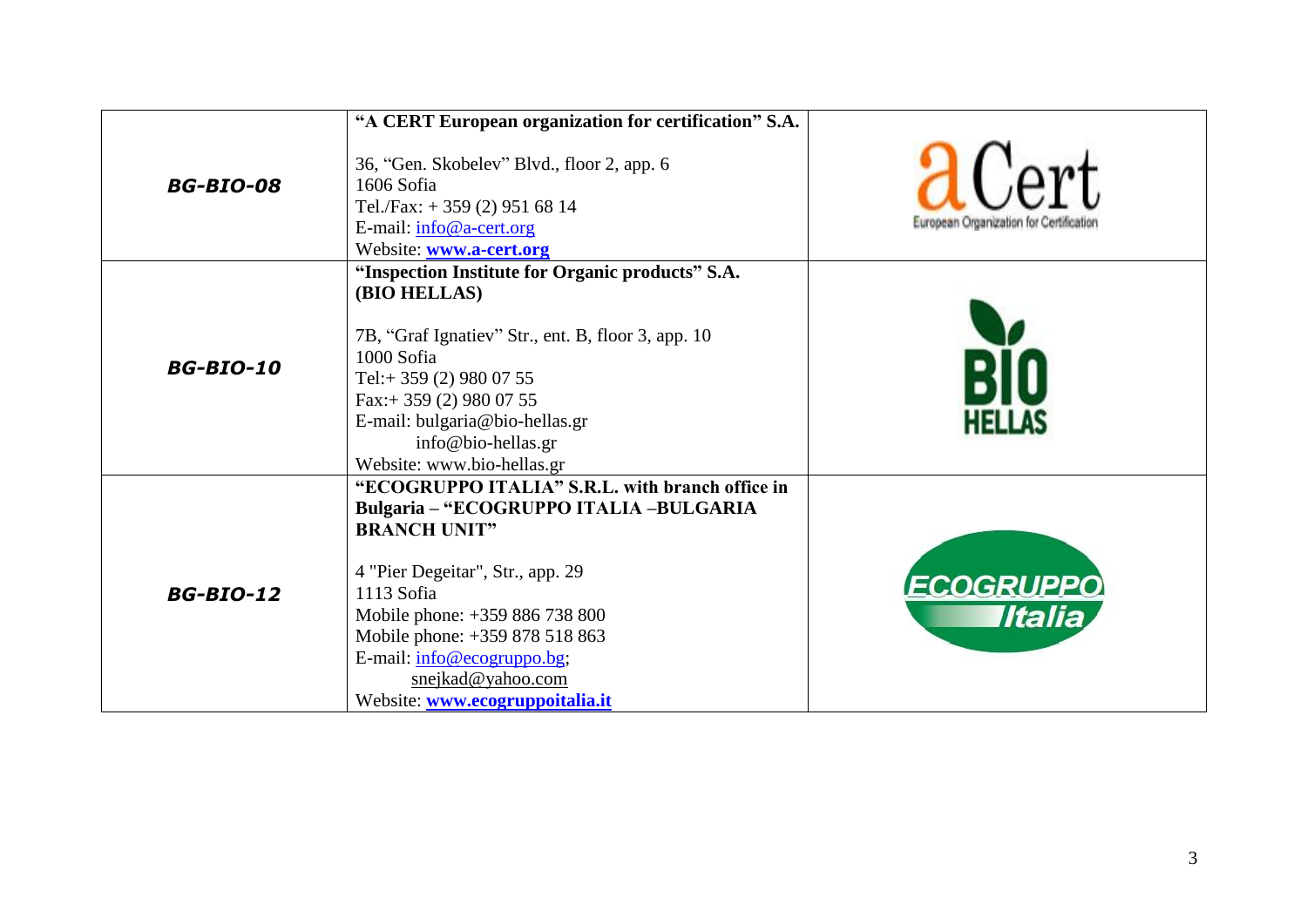|                  | "BIOAGRICERT ITALIA BULGARIA" Ltd.                                                                                                                                                                                                                                                                     |                                               |
|------------------|--------------------------------------------------------------------------------------------------------------------------------------------------------------------------------------------------------------------------------------------------------------------------------------------------------|-----------------------------------------------|
| <b>BG-BIO-13</b> | 2 "Belgrad", Str. fl. 3, office 305<br>4003 Plovdiv<br>Tel: $+359(32)660739$<br>Fax: $+359(32)660739$<br>E-mail: abaneva@gmail.com;<br>bioagricert@abv.bg<br>Website: www.bioagricert.org                                                                                                              | <b>Spioagri</b> cent                          |
| <b>BG-BIO-14</b> | "SGS BULGARIA" LTD<br>115G, "Tsarigradsko shosse" Blvd.,<br>"MEGAPARK" Bussienss Center<br>Office "C", Floor 6<br>1784 Sofia<br>Tel: $+359(2)91015$<br>Fax: $+359(2)9816146$<br>E-mail: maria.aleksieva@sgs.com<br>sgs_bulgaria@sgs.com<br>Website: www.sgs.com<br>www.sgs.bg                          | ORGANIC<br>IN CONVERSION<br><b>TO ORGANIC</b> |
| <b>BG-BIO-15</b> | "BULGARKONTROLA" S.A.<br>Head office: 42, "Parchevich" Str.<br>1000 Sofia<br>Office: 23, "Sitnyakovo", Blvd.<br>1505 Sofia<br>Tel: $+359(2)9894070$<br>Fax: $+359(2)$ 988 2354<br>Fax: $+359(2)9805133$<br>E-mail: sales@bulgarkontrola.bg<br>cert@bulgarkontrola.bg<br>Website: www.bulgarkontrola.bg |                                               |